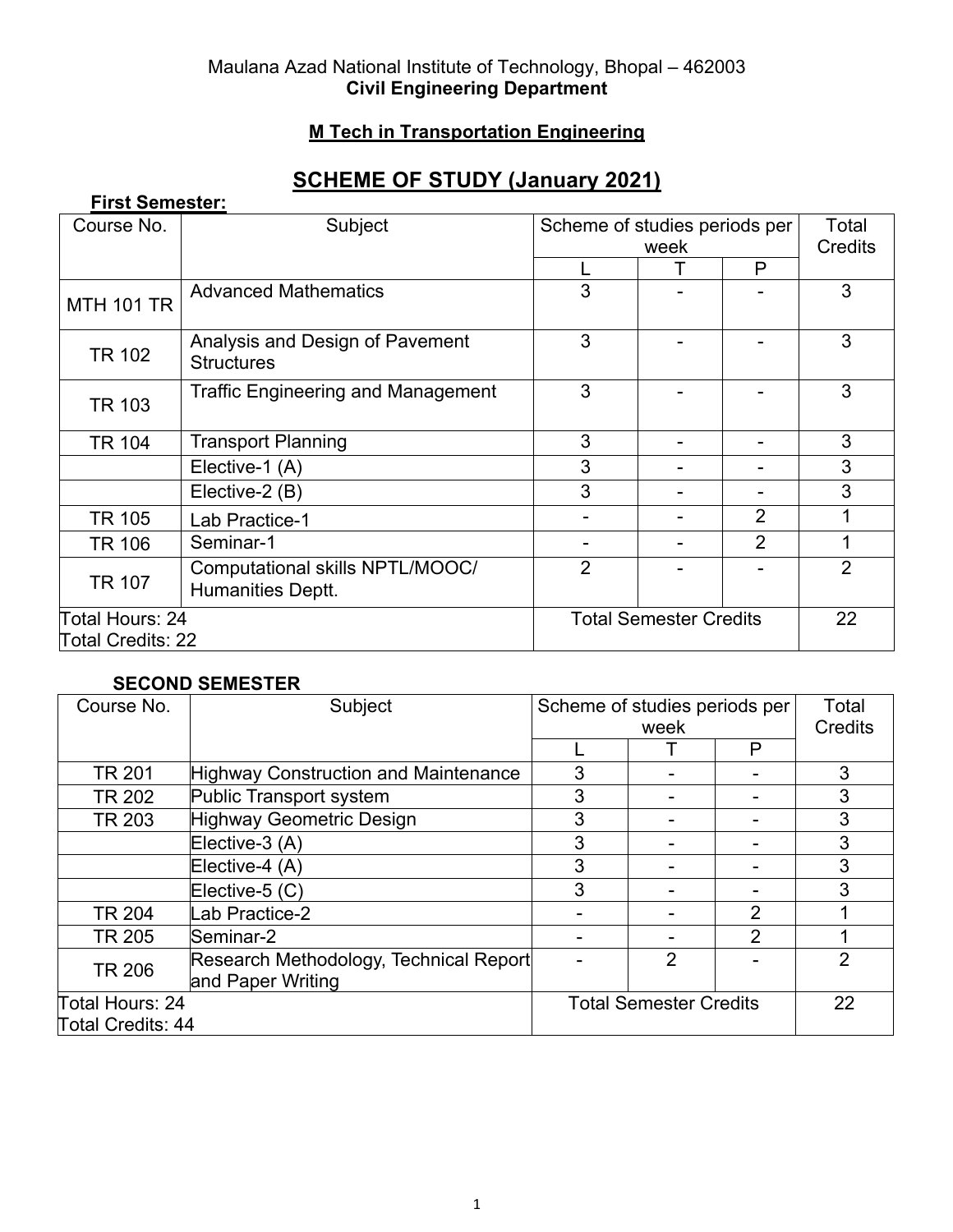#### **Third Semester:**

| Course No.        | Subject                     | Scheme of studies periods per | week |    | Total<br>Credits |
|-------------------|-----------------------------|-------------------------------|------|----|------------------|
|                   |                             |                               |      |    |                  |
| <b>TR 301</b>     | <b>Dissertation Phase-I</b> |                               | -    | 32 | 16               |
| Total Hours: 32   |                             | <b>Total Semester Credits</b> |      |    | 16               |
| Total Credits: 60 |                             |                               |      |    |                  |

### **Fourth Semester:**

| Course No.               | <b>Subject</b>              | Scheme of studies periods per |  |    | Total   |
|--------------------------|-----------------------------|-------------------------------|--|----|---------|
|                          |                             | week                          |  |    | Credits |
|                          |                             |                               |  |    |         |
| TR 401                   | <b>Dissertation Phase-2</b> | $\,$                          |  | 40 | 20      |
| Total Hours: 40          |                             | <b>Total Semester Credits</b> |  |    | 20      |
| <b>Total Credits: 80</b> |                             |                               |  |    |         |